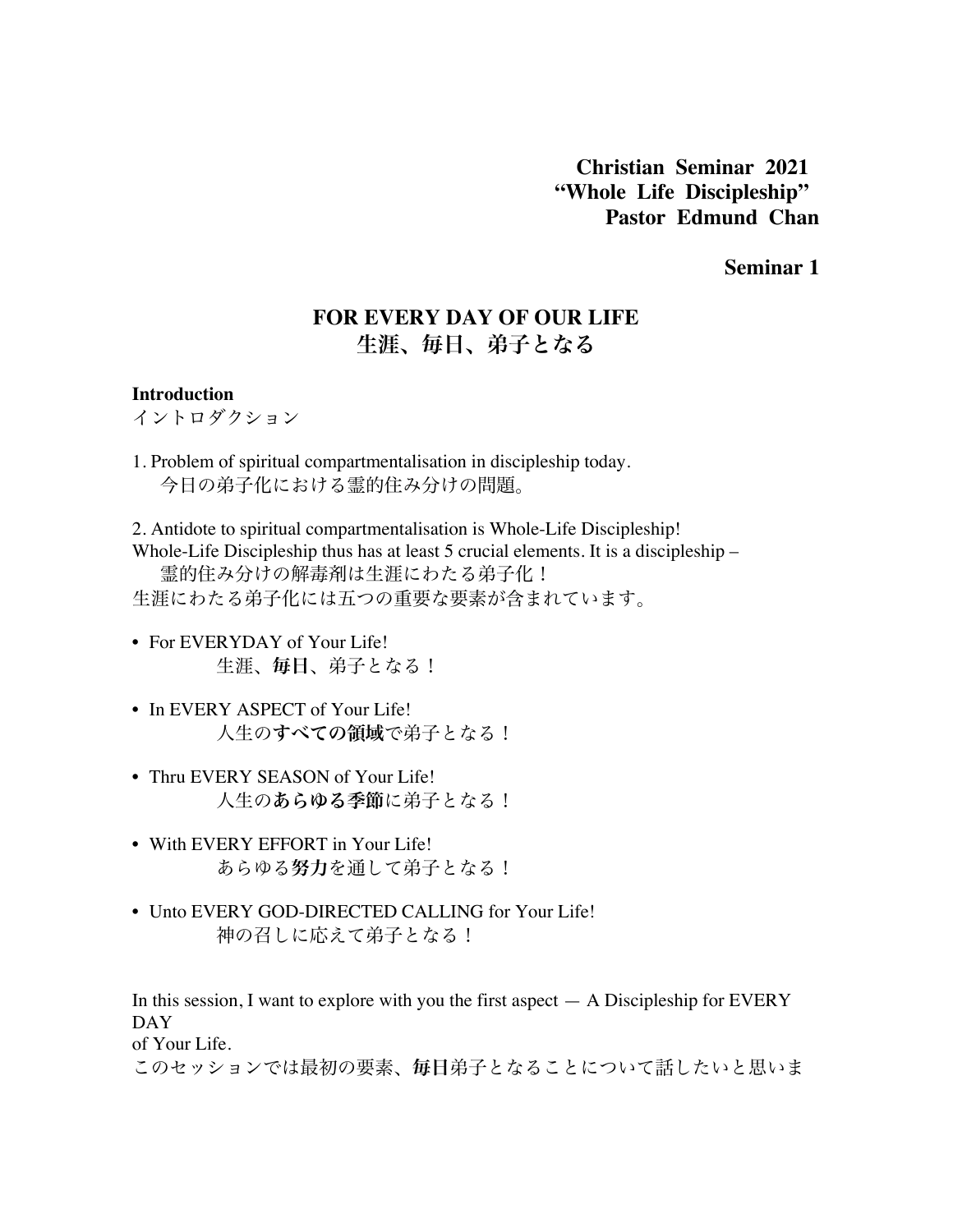#### **A. THE IMPORTANCE OF DAILY-NESS IN DISICIPLESHIP**

弟子化における「毎日」の重要性

In Luke 9:23, Jesus instructed His disciples: "If anyone would come after me, he must DENY himself and take up his cross DAILY and follow Me." ルカの福音書9章23節でイエス様は弟子たちに、「だれでもわたしについて来た いと思うなら、自分を捨て、日々自分の十字架を負い、そしてわたしについて来な さい」と言われました。

1. Note two things here: he must DENY himself and take up his cross DAILY. 二つのことに注目してください。自分を捨てることと、日々自分の十字架を負 うこと。

2. Many Christians are too self-centred to deny the self and too fearful to take up the cross! And so, instead of taking up the cross, we end up dragging it around!

多くのクリスチャンが自己中心的過ぎて自分を捨てることができず、恐れ過ぎ て十字架を負うことができません。そこで十字架を負う代わりに引きずり回すだ けになっています。

3. Take up the cross! It has a double power: 十字架を負う!そこには二つの力があります。

The power to save us 私たちを救う力

The power to sanctify us 私たちを聖める力

4. Implication of Daily Discipleship — "Make the best use of TODAY, every day!" 日々、弟子となることの意味 「今日と言う日を毎日最大限に活用する!」

#### **B. OUR GROWTH IN DAILY DISCIPLESHIP**

日々、弟子となって成長する

5 things we must not lose. 私たちが失ってはならない五つのこと。

す。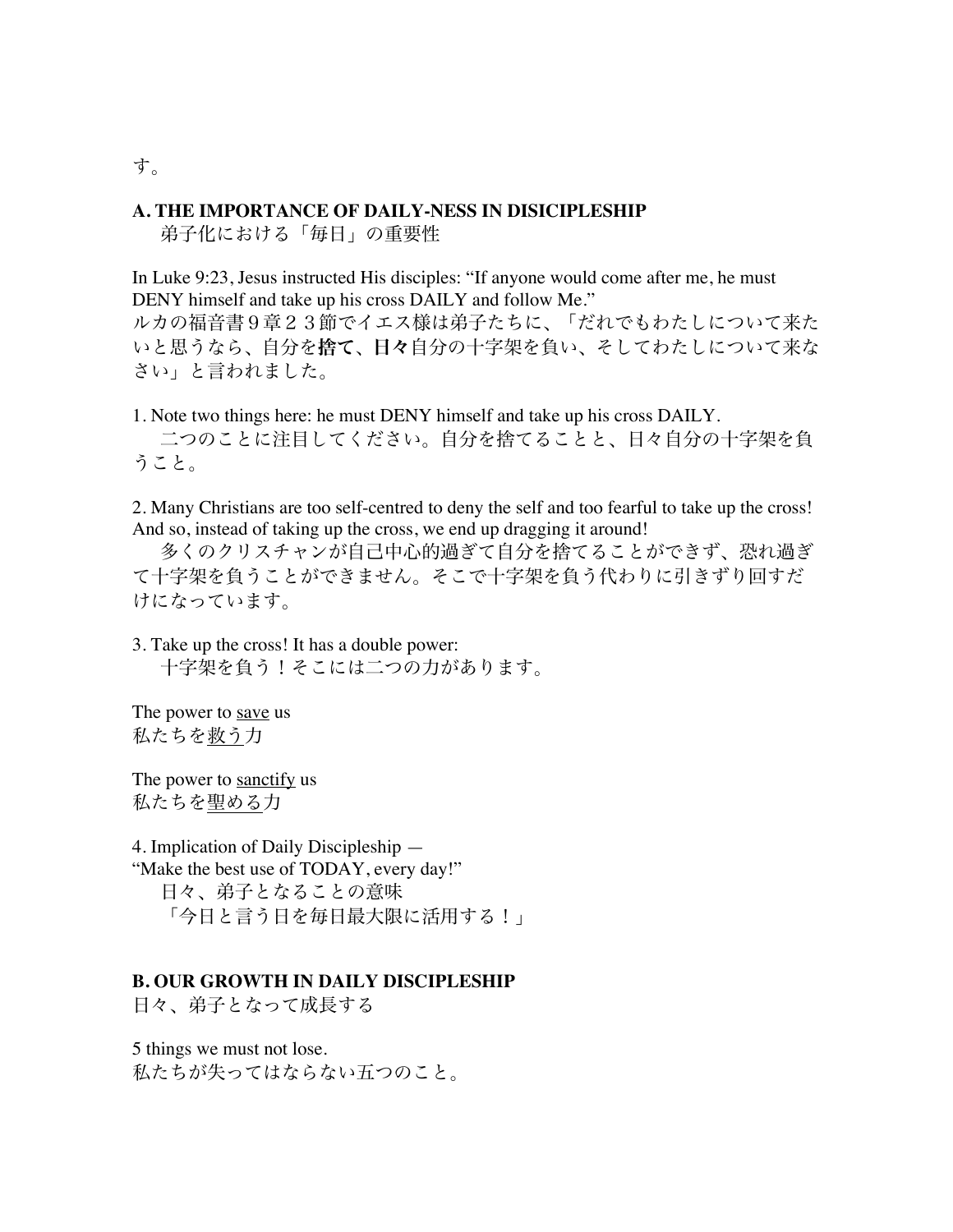These 5 things are taken from the PRAYER of Jesus for His disciples in John 17. これら五つのことはヨハネ17章のイエス様の祈りから取られています。

• We Must Not Lose Our Compass (in relation to the World) (この世に対する)立ち位置を失ってはならない

• We Must Not Lose Our Focus (in relation to God) (神様に対する)集中を失ってはならない

• We Must Not Lose Our Gratitude (in relation to our Salvation) (救いに対する)感謝を失ってはならない

• We Must Not Lose Our Mission (in relation to the Word) (みことばに対する)使命を失ってはならない

• We Must Not Lose Our Vision (in relation to Jesus) (イエス様に対する)ヴィジョンを失ってはならない

**Conclusion**. The story of James Arthur Ray. 結論 ジェームズ・アーサー・レイの話

*What are YOU seeking for TODAY?* あなたは今日、何を求めていますか?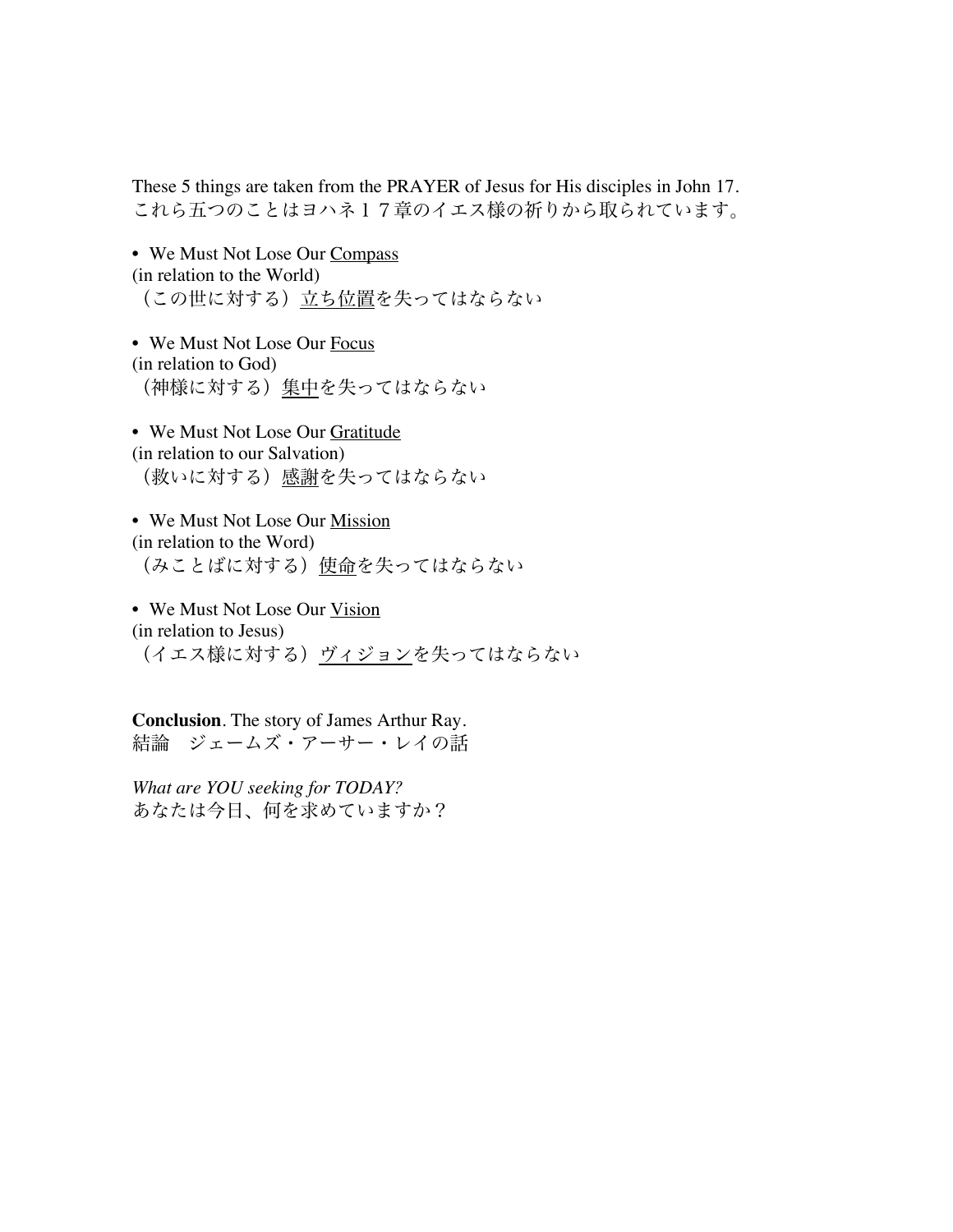## **Seminar 2**

# **IN EVERY ASPECT OF OUR LIFE** 人生の全ての領域において弟子となる

## **Introduction**

イントロダクション

1. How 'Discipleship Ready' is the church? 教会はどれだけ弟子化する準備ができているか?

2. Two questions: 二つの質問

a. What percentage are self-feeding disciples? 何パーセントが自分自身を養える弟子か?

b. What percentage are intentional disciplemakers? 何パーセントが意識的に弟子を育てているか?

3. The State of the Global Church (about 7 million churches) 世界の教会 (700万)の現状

What are we to do about this? 私たちはそれについて何をすべきでしょうか?

## **A. THE SPIRITUAL CRISIS**

霊的危機

In this pandemic, Christian leaders everywhere have issued a concerted call for repentance. *(2 Chronicles 7:14)* このパンデミックの中で世界のクリスチャンリーダーたちが悔い改めの招きをし ている。(歴代誌第二7章14節)

*What are we to repent of? (*2 Kings 17:15) 何を悔い改めればいいのか?(列王記第二17章15節)

What led to this spiritual declension of the soul? 何がたましいをこの霊的堕落へと導いたのか?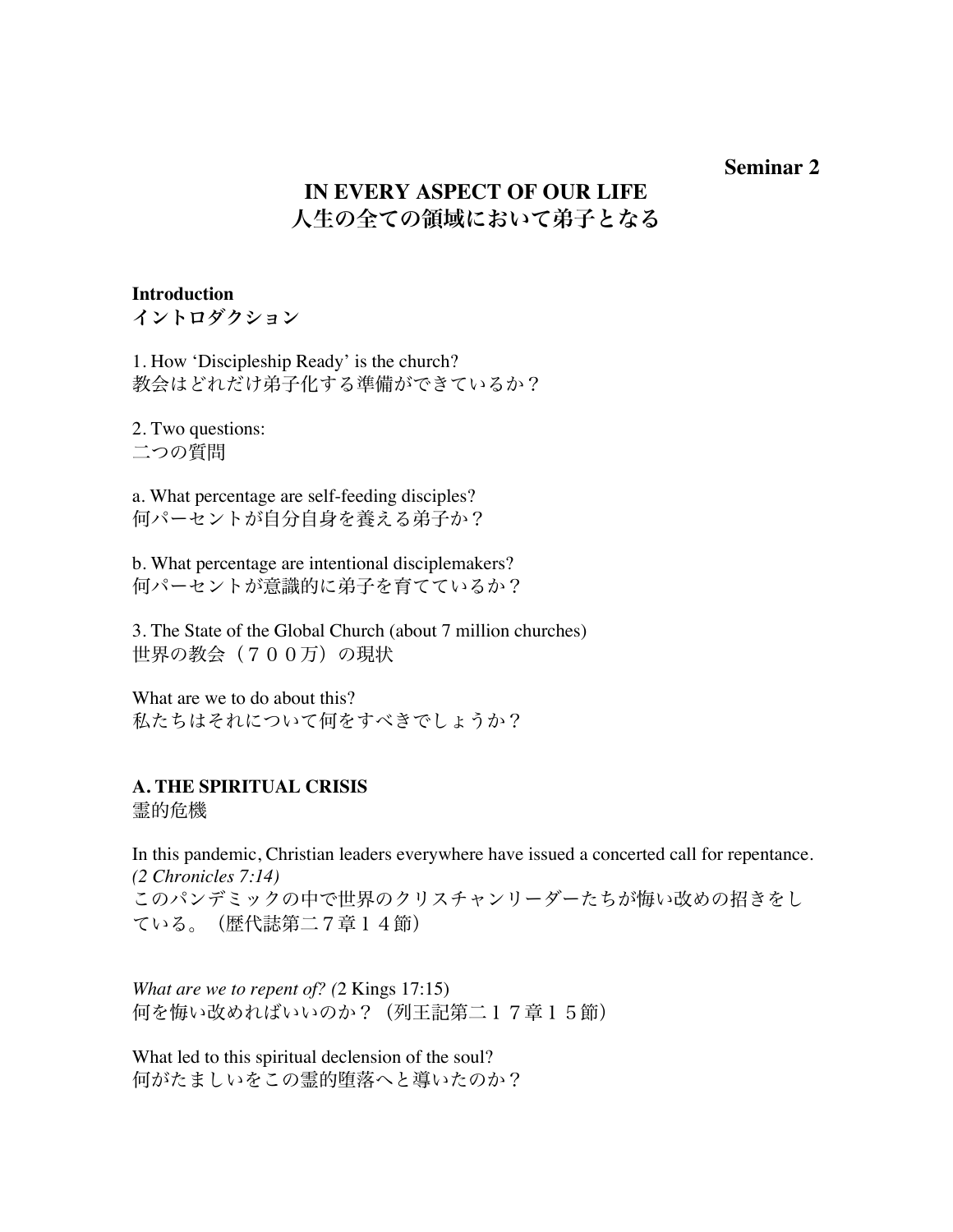There are at least **8 Compromises** highlighted in 2 Kings 17. 列王記第二17章に見られる八つの妥協。

• There was a lack of gratitude *(v.7)* 感謝の気持ちが欠けていた。(7節)

• There was idolatry *(vv.7b,12)* 偶像礼拝。(7節、12節)

• They conformed to pagan culture *(v.8)* 異教の文化を取り入れた。(8節)

• The worldly culture without became their culture within *(v.8b)* この世の風習が彼らの風習になってしまった。(8節)

• The compromise began in secret *(v.9)* 秘密裏に妥協し始めた。(9節)

• They failed to heed God's warnings *(vv.13-14a)* 神様の警告を無視した。(13、14節)

• Their hearts became stubborn *(v.14b)* 心が頑なになった。(14節)

• They walked in unbelief *(v.14b)* 不信仰になった。(14節)

**One Dark Root**  闇の根

The root is spiritual syncretism! 根本的原因は霊的混合

**2 Kings 17:33** – "So they feared the Lord BUT ALSO SERVED THEIR OWN GODS…" 列王記17章33節 「彼らは主を礼拝しながら、同時に自分たちの神々にも仕えていた。」

#### **B. THE DANGER OF DOUBLEMINDEDNESS**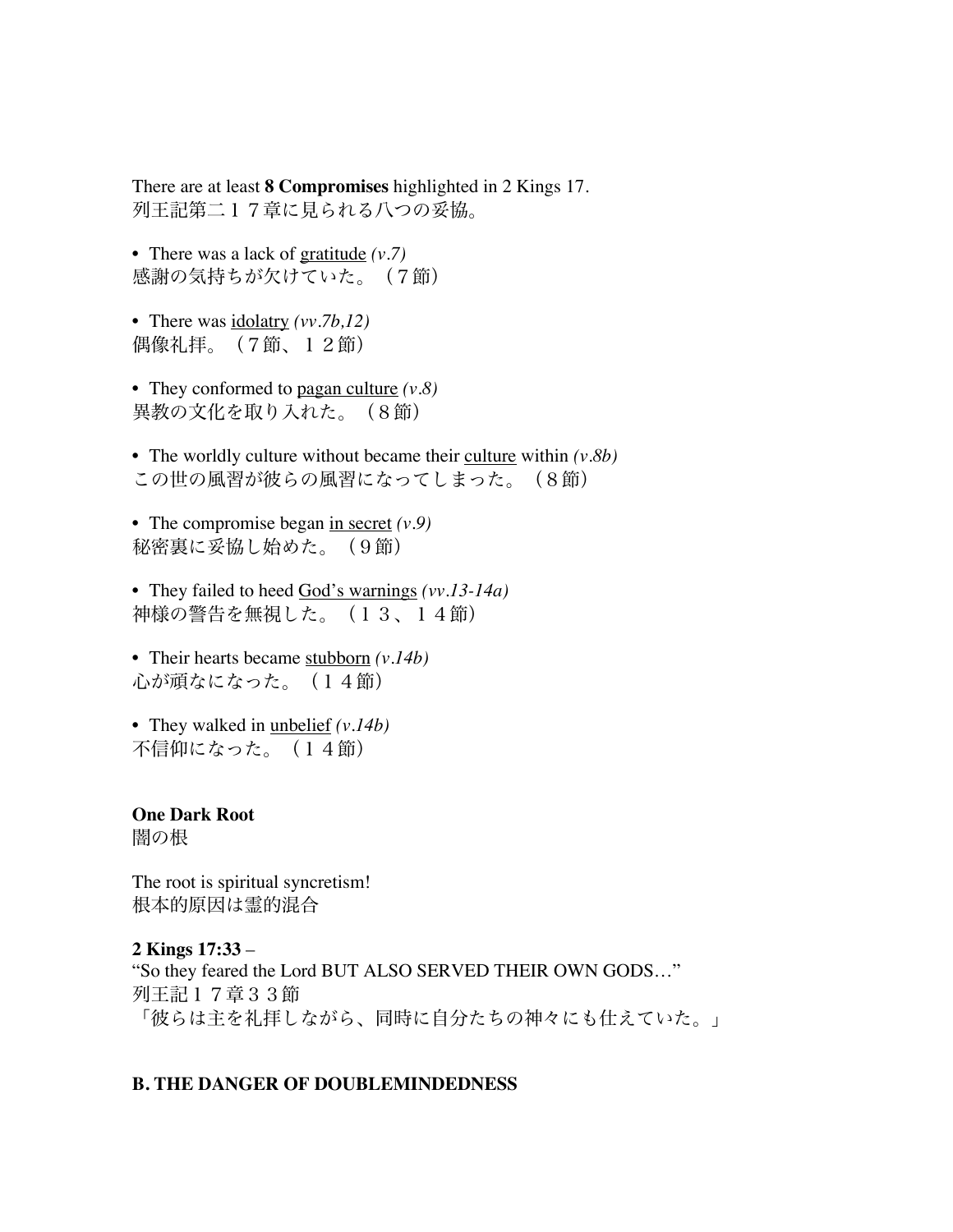二心の危険性

1. Doublemindedness destroys Discipleship 二心は弟子化を台無しにする。

– The 3 categories of Christians… 三種類のクリスチャン

2. A Loss of Spiritual Passion (Numbers 11:1-9) 霊的情熱を失う。(民数記11章1-9節)

a. There Is a Lingering Longing for the Past 過去に戻りたいという思い

b. There Is a Deep Discontentment with God 神様に対する不平不満

## **C. DISCIPLING THE REMNANT**

残りの者を弟子化する

In these challenging days, God is raising up a mighty remnant! この試練の時に、神様は強い残りの者を建て上げておられる。

Two aspects of this remnant: 残りの者の二つの面

1. The Remnant Out There – A Community 外側の残りの者-コミュニティ

2. The Remnant Within – A Holy Seed 内側の残りの者-聖なる種

**Conclusion.** Story of Raynald III – Prisoner of our own appetite! 結論。レイナルド三世の話。自分の食欲の虜!

*Would we turn from our own idols to serve the Living God?* 自分たちの偶像を捨てて生ける神様に仕えるか?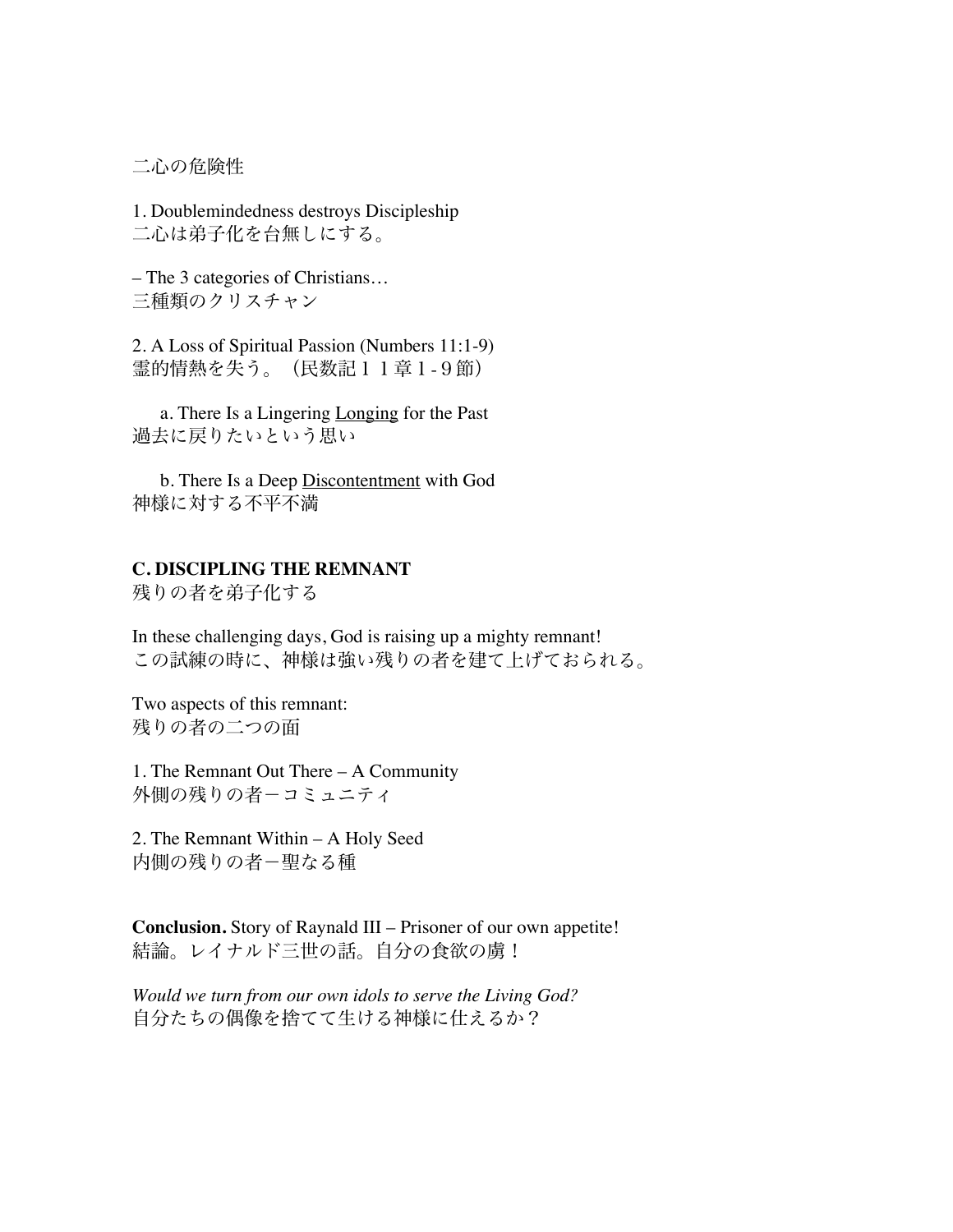## **THROUGH EVERY SEASON OF OUR LIFE** 人生のあらゆる季節に弟子となる

#### **Introduction**

イントロダクション

1. How the theme of IDMC 2020 and the definition of Whole-Life Discipleship came about…

どのようにしてこのセミナーのテーマと弟子化の定義が決まったか。

2. In this session, I want to explore the third element of Work-Life Discipleship – A Discipleship through the Seasons of Life!

このセッションでは弟子化の三つ目の要素、人生のあらゆる季節に弟子となる、 を見ていく。

## **A. THE 8 SEASONS OF LIFE**

人生の八つの時期

There are 8 Seasons of Life, seen in 3 broad divisions. 人生には三つの時代と八つの時期がある。

## **1. The DEVELOPMENTAL Years (birth – 30)** 発展時代(生後-30歳)

Season One. Birth – 10 years: The developmental years シーズン1:生後-10歳は発育期

Season Two.  $10 - 20$  years: The discovery years シーズン2:10-20歳は発見期

Season Three.  $20 - 30$  years: The capacity years シーズン3:20-30歳は自分の器を大きくする時期

# **2. The DEFINING Years (30 – 60)**

強化する時代 (30-60歳)

Season Four.  $30 - 40$  years: The give-and-take years シーズン4:30-40歳はギブアンドテイクの時期

Season Five.  $40 - 50$  years: The giving years シーズン5:40-50歳は与える時期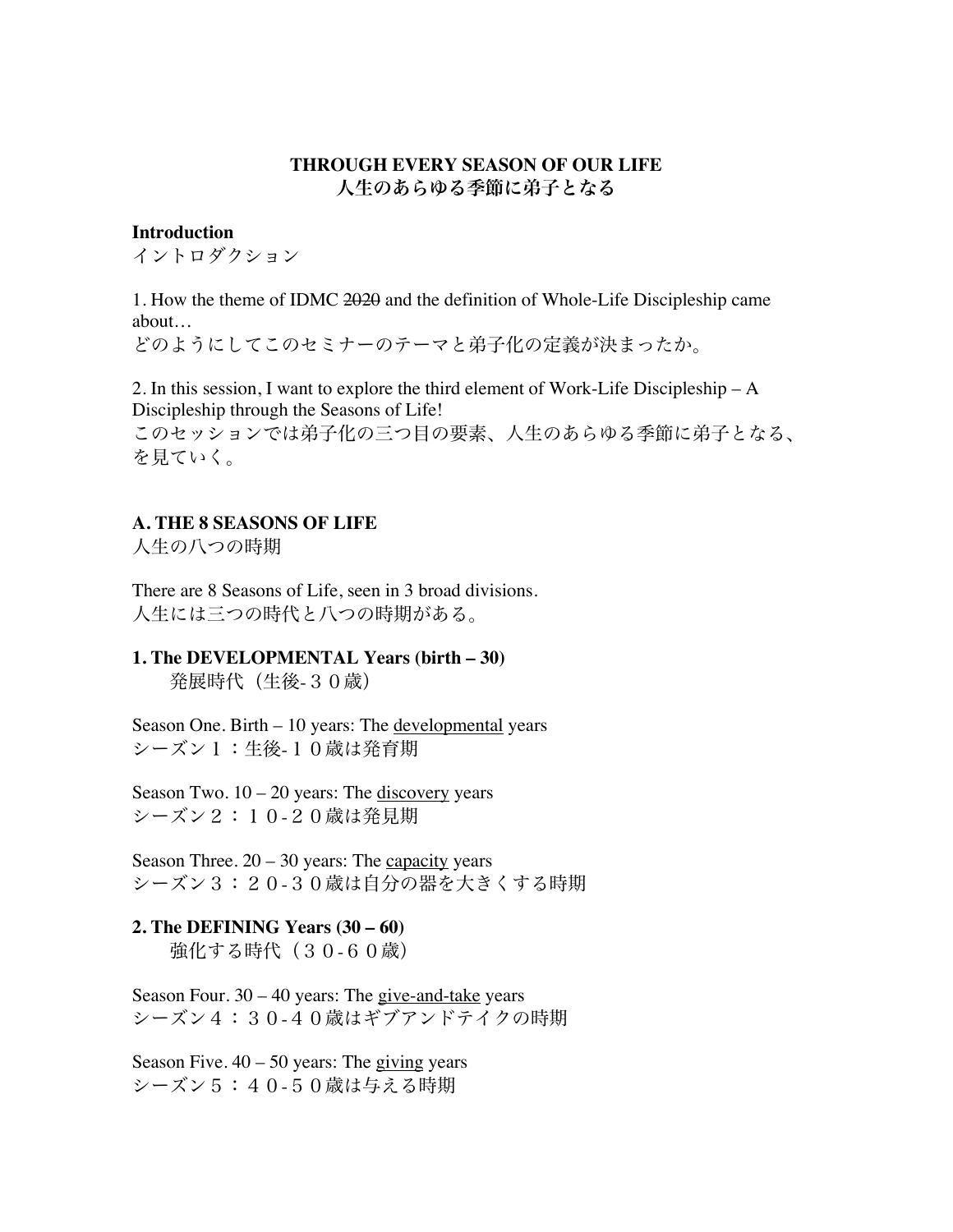Season Six.  $50 - 60$  years: The <u>mentoring</u> years シーズン6:50-60歳はメンタリングの時期

## **3. The DEEPENING Years (60 and beyond)** 深める時代 (60歳以降)

Season Seven. 60 – 70 years: The horizon years シーズン7:60-70歳は新しい地平線の時期

Season Eight. 70++: The finishing well years シーズン8:70歳以降は有終の美を飾る時期

## **B. RE-SCRIPTING OUR INNER SCRIPT**

心の台本を書き換える

A word to LEADERS: Often, when the inner script is flawed, the leadership is flawed. リーダーへ一言: 心の台本に欠陥があるとき、リーダーシップにも悪影響が出ます。

#### **An International Mentoree's Reflection on His Inner Script –**

国際的にメンタリングしている相手の心の台本の振り返り

- 1. Emotional Fatigue and the Need for Courage 感情的疲労と勇気の必要性
- 2. Ambiguity and the Need for Clarity 曖昧さと明快さの必要性
- 3. Insecurity and the Need to Focus on Calling 不安定さと召しに集中する必要性
- 4. Over-Reactiveness and the Need for Restedness 過剰反応と落ち着きの必要性
- 5. Isolation and the Need for Connectedness 孤立と繋がりの必要性
- 6. Impulsive Decisions and the Need to Seek the Lord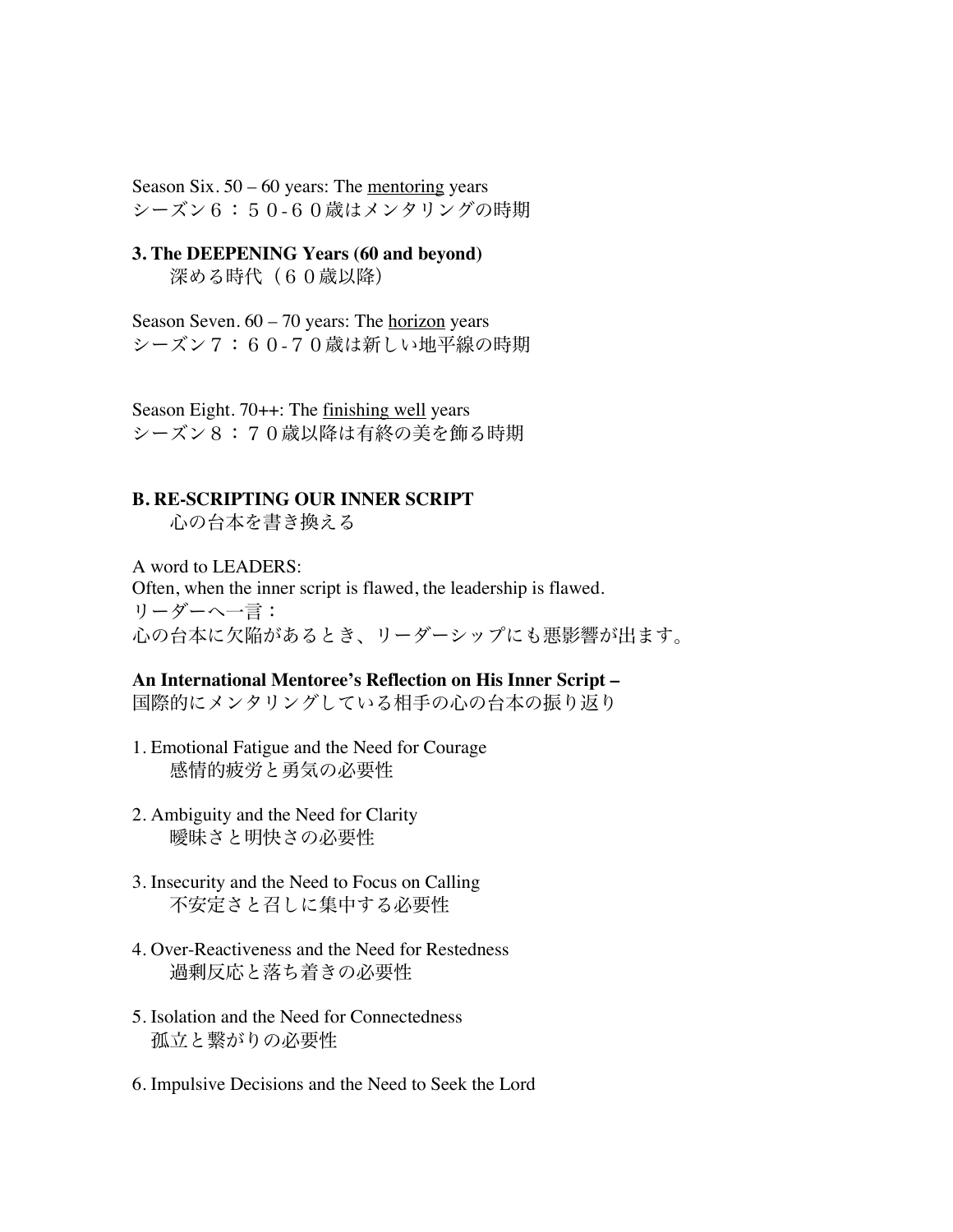即決と主のみこころを求める必要性

- 7. Wanting to be in Control and the Need to Delegate and Empower 支配欲と権限委譲する必要性
- 8. Anxious Thoughts and the Need to Think Deeply 不安と深く考える必要性

**The Promise of God through the Seasons**

人生の時期を通しての神様の約束

The Story of Adoniram Judson… アドニラム・ジャドソンのエピソード

In **Isaiah 41:9-10**, there are three great promises of God: イザヤ書41章9-10節に神様の三つの素晴らしい約束がある。

- "I have chosen you..."  $(v.9)$ 「わたしはあなたを選んで…」(9節)
- "I am  $\frac{\text{with}}{\text{you...}}$ " (v.10a) 「わたしはあなたとともにいる。」(10節)
- "I am your God" (v.10b) 「わたしはあなたの神だから。」(10節)

But when our eyes are upon God, God does 2 things for us: 私たちの眼が神様を見上げている時、神様は二つのことをしてくださる。

• He promises to strengthen us (Isaiah 41:10) *"I will strengthen you, I will help you, I will uphold you with my righteous right hand."* 主は私たちを強めると約束してくださいました。(イザヤ書41章10節) 「わたしはあなたを強め、あなたを助け、わたしの義の右の手で、あなたを守 る。」

• He re-invents us for His glory (Isaiah 41:15) *"Behold, I make of you a threshing sledge, new, sharp, and having teeth…"* 主は御自身の栄光のために私たちを造り変えてくださいます。(イザヤ書41章 15節) 「見よ。わたしはあなたを鋭い、新しいもろ刃の打穀機とする。」